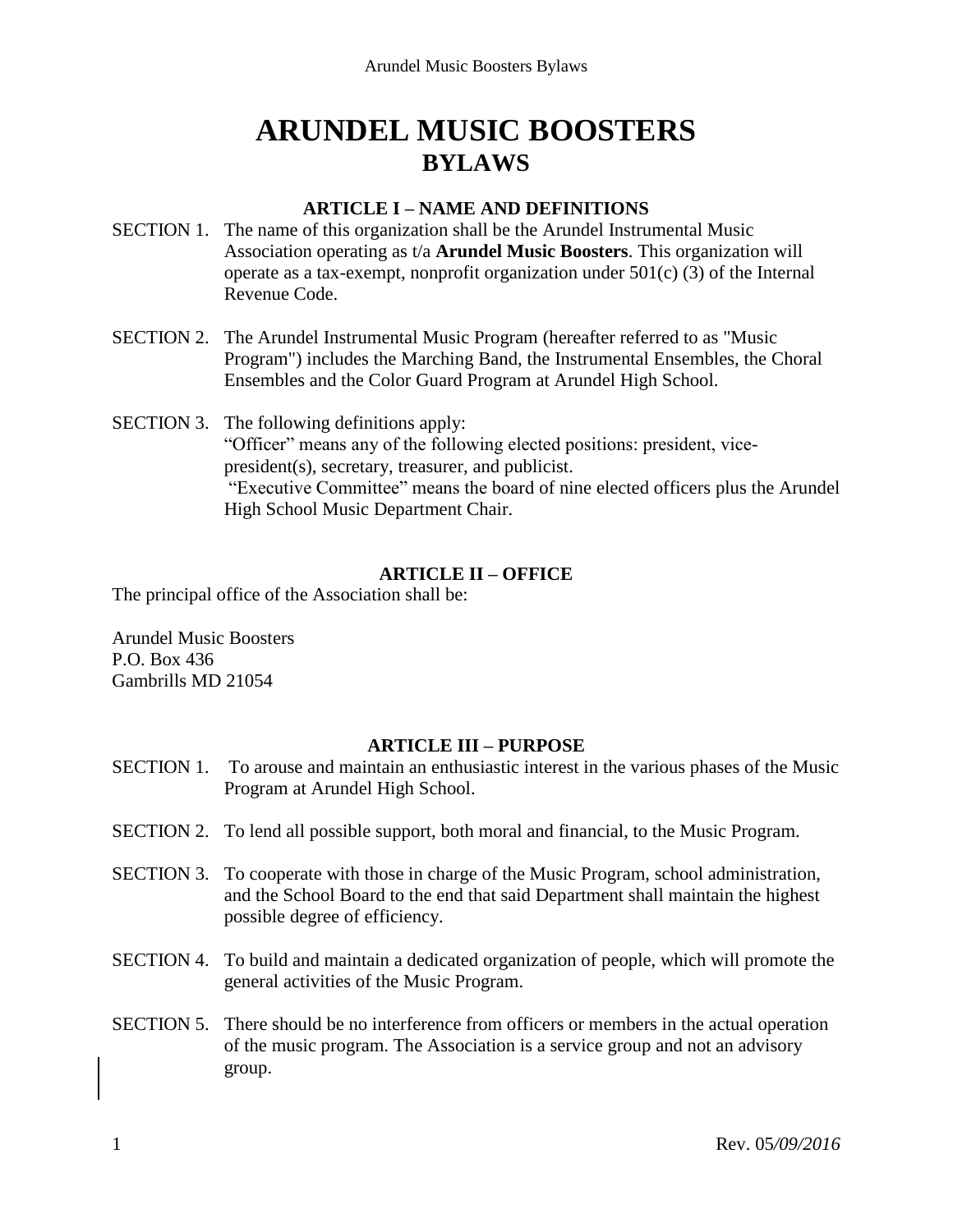SECTION 6. No part of the net earnings of the Arundel Music Boosters shall inure to the benefit of, or be distributable to its members, trustees, directors, officers or other private persons, except that the Arundel Music Boosters shall be authorized and empowered to pay reasonable compensation for services rendered from educational clinicians and to make payments and distributions in furtherance of Section  $501(c)(3)$  purposes.

## **ARTICLE IV – MEMBERSHIP**

- SECTION 1. Participation in this Association shall include any person interested in the progress and development of the Music Department of Arundel High School.
- SECTION 2. Only those members who are guardians of Arundel Music Program students who are current participating members of any music organization at Arundel High School shall be voting members upon payment of participation fees and considered to be in good standing with the organization.
- SECTION 3. The following persons are also members of this Association and shall have the right to vote: Arundel High School Instrumental Music Director, Arundel High School Chorus Director, and Arundel High School Color Guard Director.
- SECTION 4. Eligible members must sign the attendance roster at AIMA general membership meetings to vote on matters before the Association.

## SECTION 6. CONFLICTS OF INTEREST The Executive Committee shall adopt and periodically review a conflict of

interest policy to protect the association's interest when it is contemplating any transaction or arrangement which may benefit any director, officer, employee, or member of a committee with Executive Committee-delegated powers.

SECTION 7. Standing. Members must be current on their fee payments or have applied to make payment arrangements and be abiding by those arrangements to be considered a member in good standing. Only members in good standing can hold a position as an officer. Payment arrangements may include but are not limited to attempts to fundraise fees, extended payment plans, fee forgiveness or reduction based on family need and application for need based scholarship funds.

## **ARTICLE V – OFFICERS**

The officers of this Association shall be: President, Vice President Concert and Jazz Bands, Vice President of Orchestra, Vice President of Choir, Vice President of Color Guard, Vice President of Marching Band, Secretary, Treasurer, and Publicist. Vice Presidents must be a guardian of a student in the ensemble they represent. If positions remain unfilled, we shall operate with at all times with a minimum of three officers; President, Secretary and Treasurer.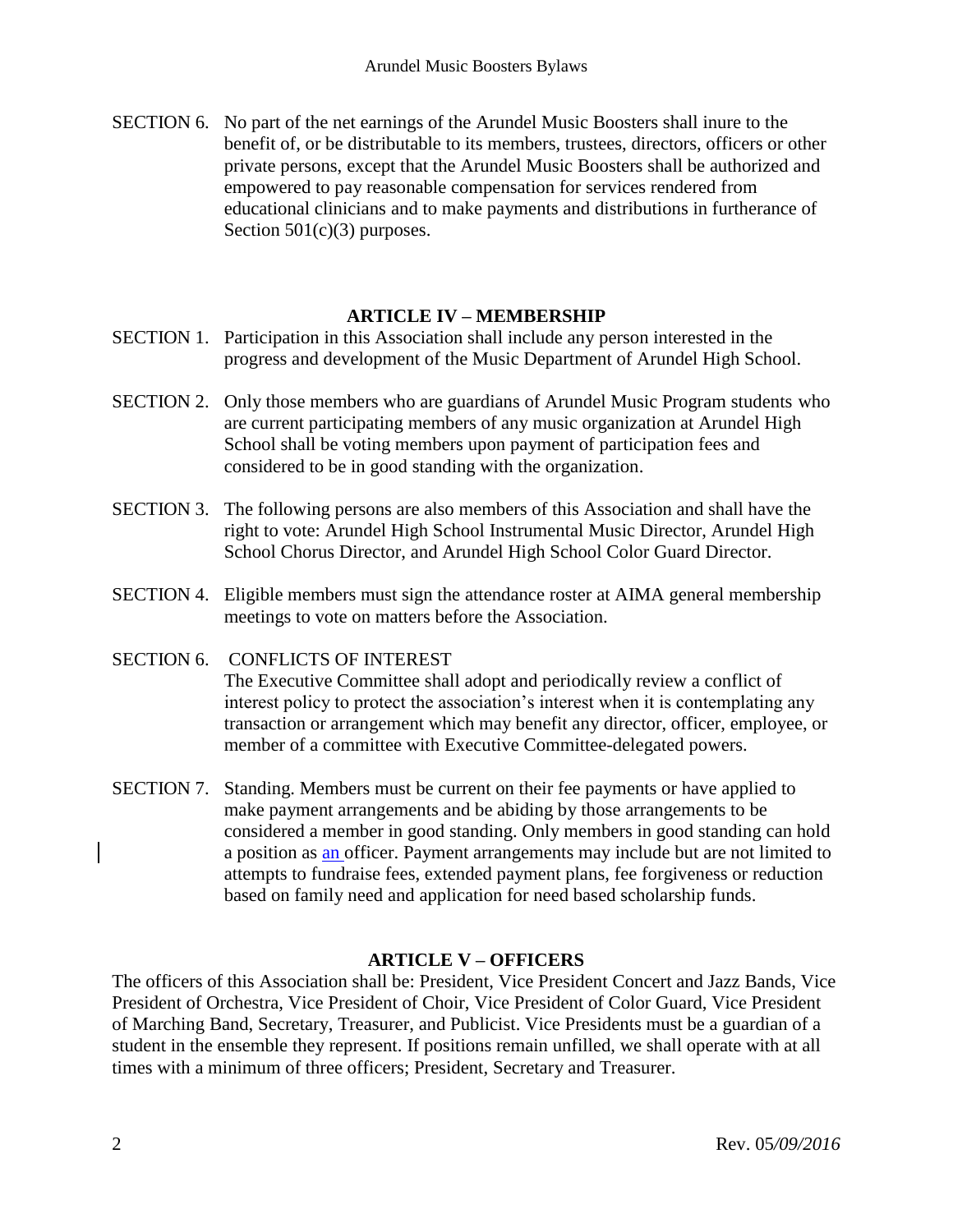## **ARTICLE VI – DUTIES OF THE OFFICERS**

- SECTION 1. The President shall preside at all meetings of the Association, Chair the Executive Committee, appoint all committee chairs, and shall be an ex-officio member of all committees, with the exception of the nominating committee.
- SECTION 2. Vice Presidents. There shall be a Vice President for each major area within the Arundel High School music program that is supported by the Arundel Music Boosters. Each Vice president shall be responsible for coordinating Organization activities within his/her area, coordinating communication between the Music Director of his/her area and parents and guardians in his/her area and the Organization, encouraging participation of parents and guardians in his or her area, chairing committees as appropriate and as assigned by the President, attending and participating in general and Executive Committee meetings regularly, and maintaining student lists with contact information, payment information and uniform information for their areas or supervising a member to whom the duties have been delegated.
- SECTION 3. The Secretary shall keep the Association's records and minutes, and attend to the correspondence.
- SECTION 4. The Treasurer shall keep an accurate record of all receipts and disbursements, showing each budget and fund raising activity, as well as a complete record of all funds. The Treasurer is responsible for the proper filing of all tax forms and maintenance of required financial records. The treasurer shall be the chair of the finance committee.
- SECTION 5. The Publicist shall attend to all advertising and correspondence with the press and all other matters of publicity.

## **ARTICLE VII – STANDING COMMITTEES**

- SECTION 1. There shall be the following standing committees:
	- a. Executive Committee
	- b. Ways and Means Committee
	- c. Audit Committee
	- d. Finance Committee
	- e. Bylaws Committee
	- f. Nominating Committee
- SECTION 2. Executive Committee
	- a. The Executive Committee shall be composed of the elected officers of the Association, and the Music Department Chair.
	- b. Finances.

i. *Disbursements.* Disbursements shall be made by methods approved by the Executive Committee.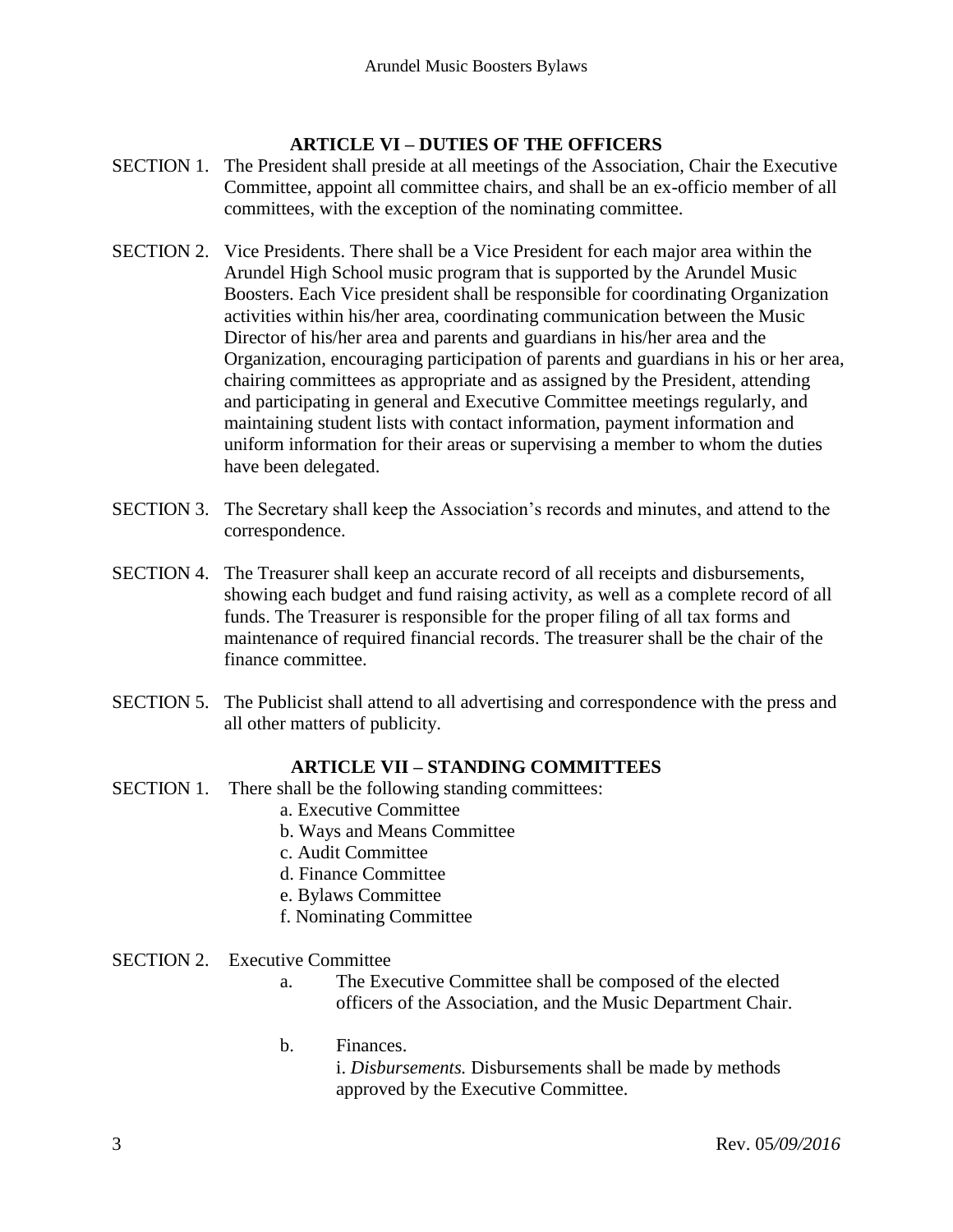ii. *Approved signators.* Authorized signatures include the Executive Committee members. Where two or more members of the same family are authorized to sign checks, only one person shall be designated by the Executive Committee as authorized to sign general fund checks.

iii. *Authorizing payment***.** Any payment exceeding \$500 requires the authorization of at least the treasurer and one other approved signator. Expenses from a budget approved by the Executive Committee shall be considered approved expenses. Prior approval of the Treasurer is required before spending more than \$500 even for approved expenses. No Executive Committee member is permitted to write a check to him or herself or to his or her family members at any time.

- c. The Executive Committee shall have general supervision of the affairs of the Association.
- d. The Executive Committee shall meet prior to each meeting to determine the business to be transacted at the meeting.
- e. The Executive Committee shall, in consultation with the chorus director and the color guard director, prepare and present a proposed annual budget to the General Membership at the June regular meeting for approval.
- SECTION 3. The Ways and Means Committee shall submit their plans for raising funds to the Executive Committee. All Vice Presidents and the Treasurer are members and a chair shall be appointed by the President It shall be the duty of the Chair to plan and carry out the activities that will bring in funds to comply with the "Purpose" of this Organization. Any willing volunteer from the General Membership may also be a member of this committee.
- SECTION 4. The Audit Committee shall consist of three members who are not members of the Executive Committee. The Audit Committee shall audit the finances of the Association as specified in Article XII.
- SECTION 5. A Finance Committee chaired by the elected Treasurer shall be responsible for the collection and distribution of funds as directed by the Executive Committee, bookkeeping, reporting, filing of taxes and audits.

a. *Records.* Records of authorizations and all receipts shall be maintained by the Treasurer and Finance Committee. It is the responsibility of the individual(s) making or authorizing the purchase to provide those records to the Finance Committee within one week of the transaction or approval.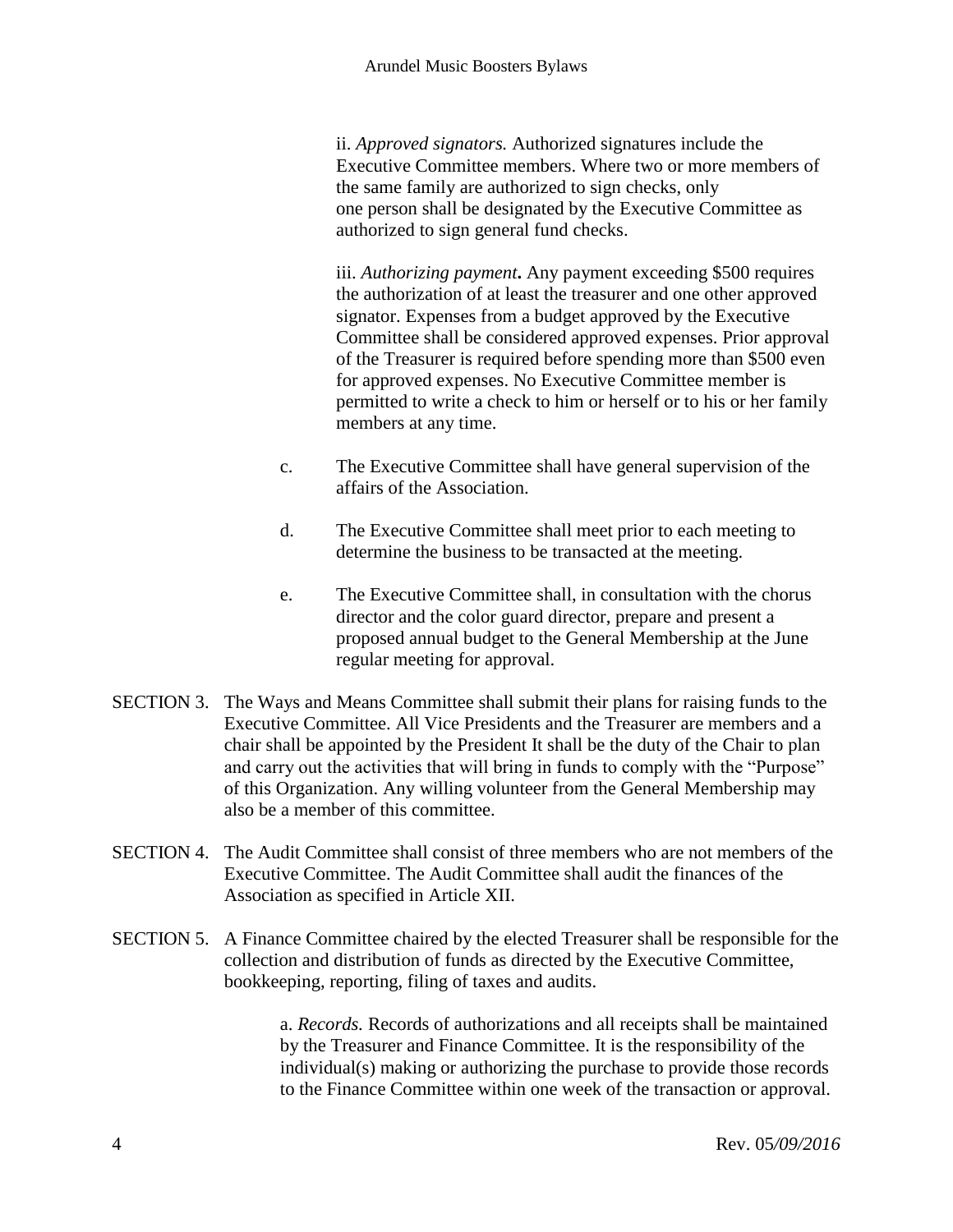Records may be kept in electronic and/or paper form, or other formats as approved by the Executive Committee. Records shall be maintained for the applicable period as maintained by law.

b. *Reporting format for payments.* All payments shall be recorded with type (cash, check, credit), student account, payer name, check number/transaction number if appropriate, date, person logging the payment and what the payment is for whenever appropriate and possible.

c. *Accounting Method.* The accounting method shall be the cash method of accounting.

#### SECTION 6. Bylaws Committee

a. The Bylaws Committee shall prepare and distribute the Bylaws at the first meeting of the year.

b. The Bylaws committee shall review any proposed changes and submit them to the general membership for consideration.

- SECTION 7. The Nominating Committee shall prepare a slate of candidates for the offices of the Association.
- SECTION 8. Eligibility. All appointees to committees shall be members in good standing of the Organization in accordance with Article IV of these Bylaws.

#### **ARTICLE VIII – MEETINGS**

- SECTION 1. The first meeting each school year of the Association will be the second week of September, date to be determined by the Executive Committee.
- SECTION 2. The budget prepared by the Executive Committee shall be presented for approval at the June general meeting. The new budget shall be effective July 1. The incoming Executive Committee shall be included in budget discussions but shall have no vote in Executive Committee.
- SECTION 3. The meetings will be held in September, January, April, May and June
- SECTION 4. Special meetings of the Association may be called from time to time for any purpose by the Executive Committee.
- SECTION 5. The chair of the meeting has authority to interpret the by-laws and make rulings thereto. Rulings of the chair are final unless an objection is heard. If an objection is heard, the chair shall ask the membership if anyone wishes to appeal the ruling of the chair. For an appeal to occur, two or more voting members must request an appeal.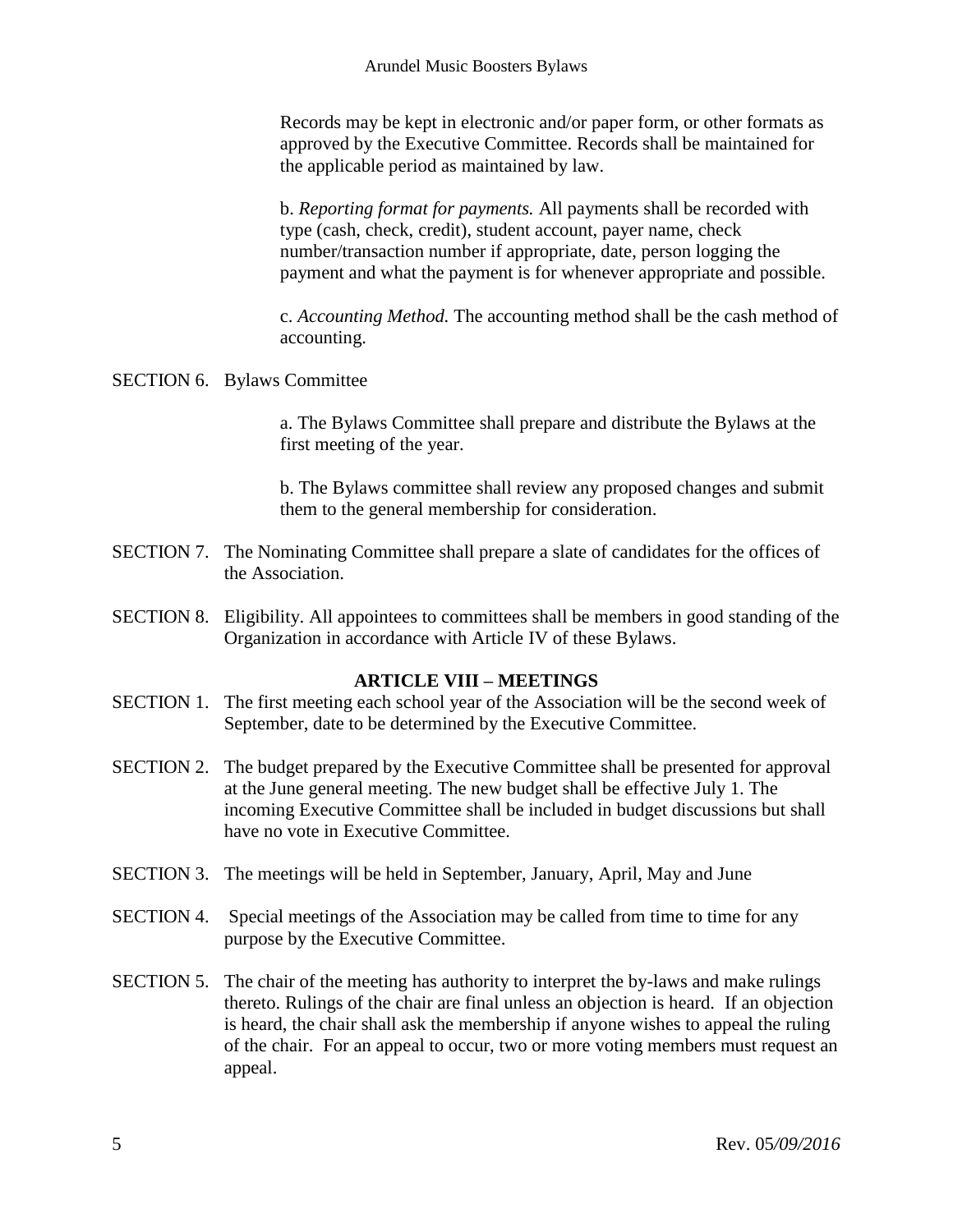If two or more voting members request an appeal, the chair shall put the question to the membership; the question shall be solely on the objection heard and shall ask if the ruling of the chair shall stand or be overturned. On appeal, simple majority vote of the voting members shall prevail. The ruling by the membership is final.

## **ARTICLE IX – QUORUM**

A quorum shall consist of those members present at any scheduled meeting with a minimum of 9 voting members, to include at least 1 member of the Executive Committee.

## **ARTICLE X – ELECTIONS**

- SECTION 1. The General Membership will be solicited at prior to the April meeting to identify those members to participate as the Nominating Committee.
- SECTION 2. Member(s) of the Nominating Committee shall be drawn from the general membership who are not being nominated for an officer position.
- SECTION 3. The Nominating Committee shall present a slate of candidates for revision and acceptance at the regular April meeting each year. Nominations may be made from the floor after the report from the committee. At the adjournment of the April meeting, the slate of nominations is closed.
- SECTION 4. Only those nominees that are presented at the April general meeting may be included on the ballot. This slate will be published and posted for a minimum of 28 days.
- SECTION 5. Officers are to be elected by a simple majority of those members present at the meeting in May, for installation on June 30, and are to serve for a one year term unless re-elected by the general membership.
- SECTION 6. RESERVED
- SECTION 7. If the office of the president becomes vacant it shall be filled by a Vice President who is willing to serve and who has been approved by the Executive Committee. All other vacant offices shall be elected by the Executive Committee.
- SECTION 8. Eligibility. All nominees for office and the Officers of the Organization shall be members in of the Organization in accordance with Article IV of these Bylaws.

## **ARTICLE XI – REMOVAL OF OFFICERS**

Any officer may be removed from office by a two-thirds vote of the voting members at any regular or special meeting.